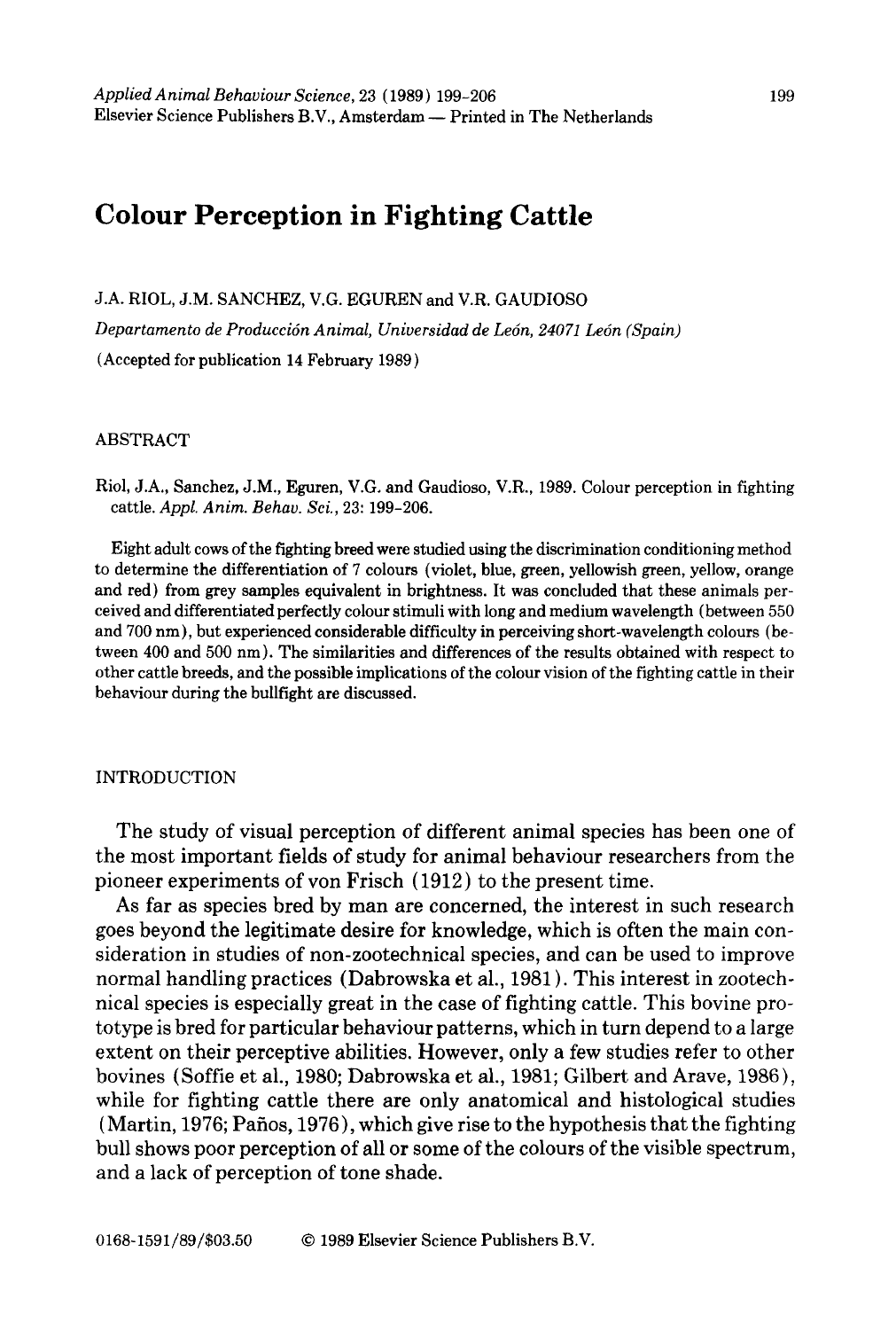## MATERIALS AND METHODS

The present study was carried out on eight adult fighting cows, between 14 and 18 months old at the beginning of the tests. The animals were separated from the wild herd when they were between 1 and 4 months old, and then kept in a free stall system. The experimental sessions were begun when the animals showed clear signs of adaptation to the new environmental situation.

The method of operant or instrumental conditioning was used. This technique uses reinforcement to maintain or modify the frequency of a given behaviour (Houpt and Wolski, 1982). The design of the experimental area is shown in Fig. 1. In the test area (C), with a sector in a circular shape, the animal had to choose between two feeding troughs on which the visual stimuli were placed.

Three different experiments were carried out. In the first, each animal was subjected to 30 tests, at the rate of 5 tests per day for 6 consecutive days, in which it had to choose between the two feeding troughs without any visual stimulus. The fodder was placed on a random basis in one of the troughs. The aim of this first phase was threefold:

(1) to accustom the animals to the handling required by the experiment and to the eating of fodder in isolation.

(2) to test how good the design was as far as eliminating all types of noncontrolled stimulus (olfactory, placing, etc. ) were concerned.

(3) to determine the position preferences, if any, of the subjects.

In the second stage of the experiment the ability to discriminate between two non-chromatic visual stimuli, differing in brightness or luminosity, was studied. Samples of white and black were used, with brightness values of 83 and 3, respectively, determined spectrophotometrically using the International Illumination Commission (CIE, 1931 ) method. The samples were square (40 cm), and were placed in a vertical position on the upper back edge of the feeding trough, right in front of the eyes of the animal while it was eating the fodder.

The animals were divided into two groups of four heifers each and one of the groups was subjected to visual discrimination tests with white as the rewarded



Fig. 1. Plan of experimental area used.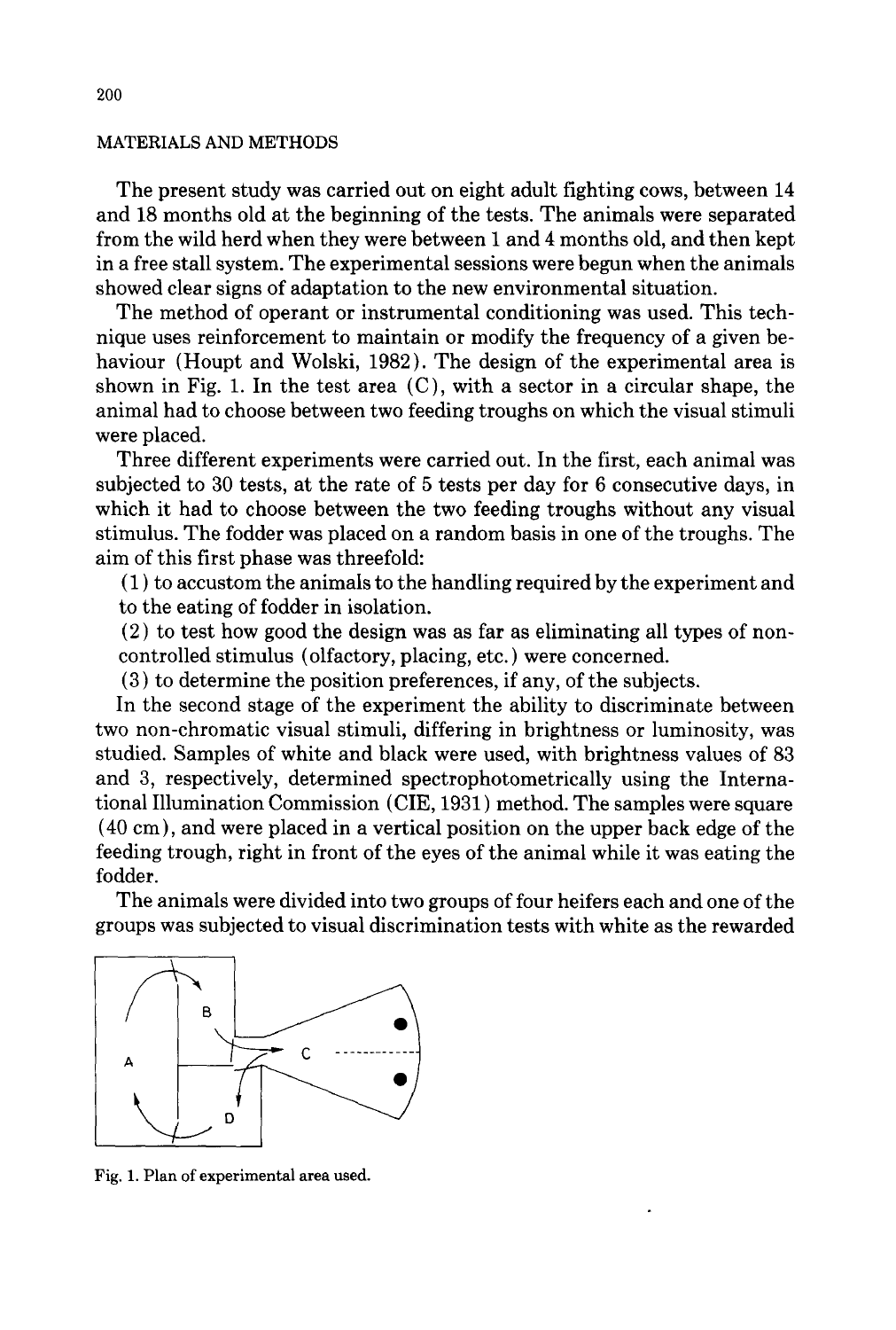## TABLE 1

| Colour          | Wavelength (nm) | <b>Brightness values</b> |      |  |
|-----------------|-----------------|--------------------------|------|--|
|                 |                 | Colour                   | Grey |  |
| Violet          | 385             | 12.3                     | 12.8 |  |
| Blue            | 482             | 9.1                      | 9.6  |  |
| Green           | 517             | 13.0                     | 13.2 |  |
| Yellowish green | 560             | 21.9                     | 22.2 |  |
| Yellow          | 580             | 62.6                     | 62.9 |  |
| Orange          | 610             | 28.0                     | 27.4 |  |
| Red             | 675             | 16.9                     | 17.7 |  |

Characteristics of the chromatic and grey stimuli

stimulus and black as the non-reinforced stimulus. The stimuli were reversed for the other group. The aim of this series of experiments was to provide information about their learning rates, which would permit the adequate design of the third set of tests. Eighty tests per animal (5 tests per day for 16 consecutive days) were carried out, divided into four series of 20 tests each.

In the last series of tests the animals' ability to discriminate 7 colours of the visible spectrum (violet, blue, green, yellowish green, yellow, orange and red) was studied in relation to 7 greys of equivalent luminosity. The characteristics of the colours and greys were calculated spectrophotometrically using the CIE method as shown in Table 1. A grey equivalent in luminosity or brightness corresponds to each colour.

Every animal was subjected to 80 discrimination tests for each colour and its grey equivalent in brightness at the rate of 5 per day for 16 consecutive days. After this period, the animal spent 72 h without undergoing any tests before beginning the process again with the following colour grey pair studied.

#### RESULTS

The results obtained in the habituation stage (Table 2) show that, in the absence of visual stimulus, the subjects' choice behaviour was at a chance level. With regard to individual preferences for the position of the trough, four animals showed very little or no preference for any particular position, while others demonstrated a clear preference for either the right hand feeding trough (3 animals), or for the one on the left ( 1 animal). These preferences remain unchanged for each animal throughout the 30 habituation tests.

The results of the discrimination stage showed that the percentages of correct choices increased in each of the four consecutive series, rising from nearly  $50\%$  in the first 20 tests to almost  $100\%$  in the last series (Fig. 2).

In the third stage, where each colour had to be distinguished from its equiv-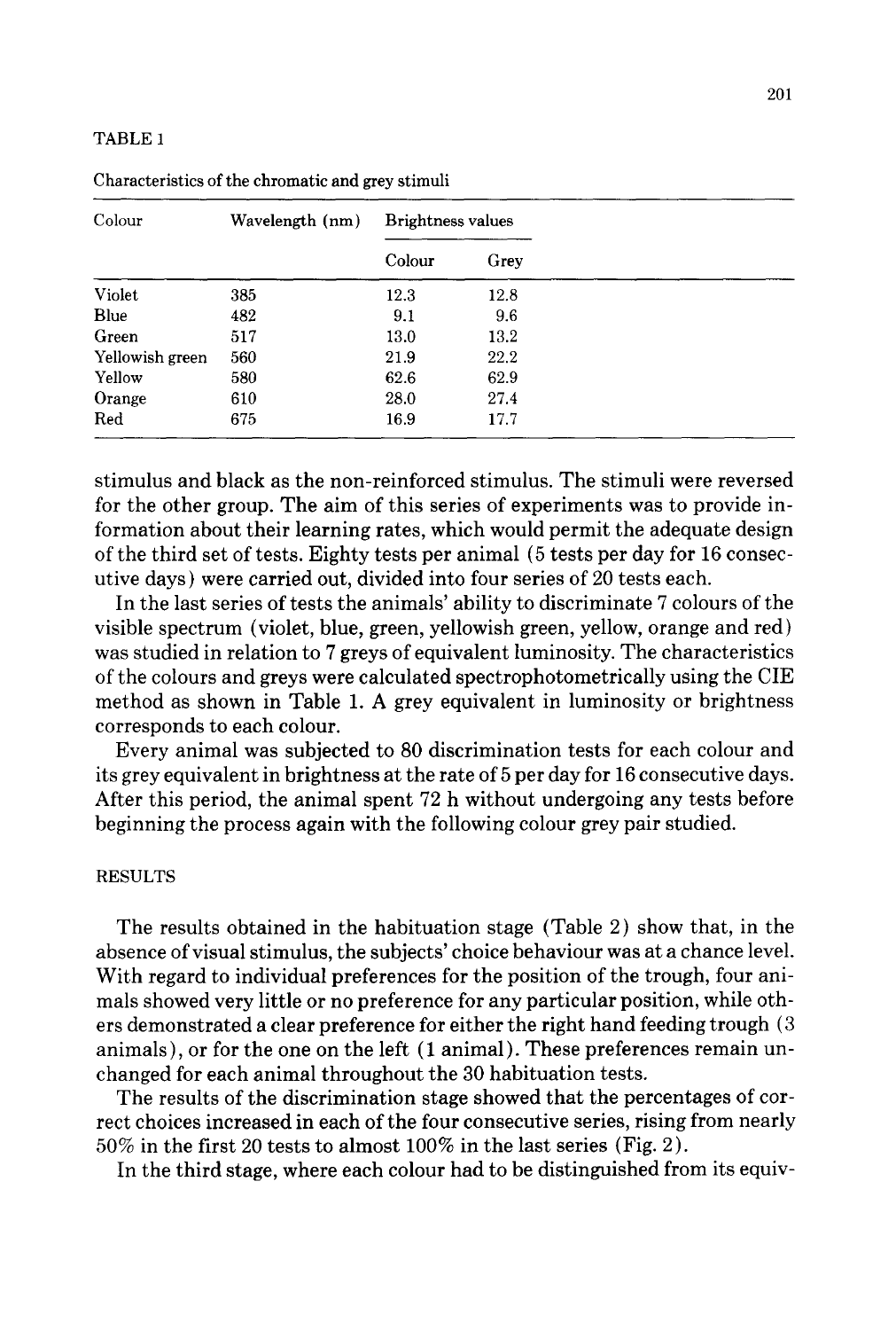## TABLE 2

Correct choices and first feeding trough right-left judgement percentages

| Animal number    | Correct choices<br>( %) | First judgement $(\%)$ |      |  |
|------------------|-------------------------|------------------------|------|--|
|                  |                         | Right                  | Left |  |
| 1                | 57                      | 60                     | 40   |  |
| $\boldsymbol{2}$ | 50                      | 100                    | 0    |  |
| 3                | 60                      | 53                     | 47   |  |
| $\overline{4}$   | 50                      | 100                    | 0    |  |
| 5                | 43                      | 93                     | 7    |  |
| 6                | 47                      | 70                     | 30   |  |
| 7                | 53                      | 60                     | 40   |  |
| 8                | 47                      | 3                      | 97   |  |
| Average          | 51                      | 68                     | 32   |  |



Fig. 2. Average percentage of correct choices for each group of animals in the 4 series of tests carried out (20 tests/animal/series). (a) Group of 4 animals with white as the reinforced stimulus; (b) group with black as the rewarded stimulus.

**alent grey, the average frequency of correct choices and their changes throughout the series of tests are shown in Fig. 3. The overall percentage of correct choices obtained for each colour in all of the tests is shown in Fig. 4.**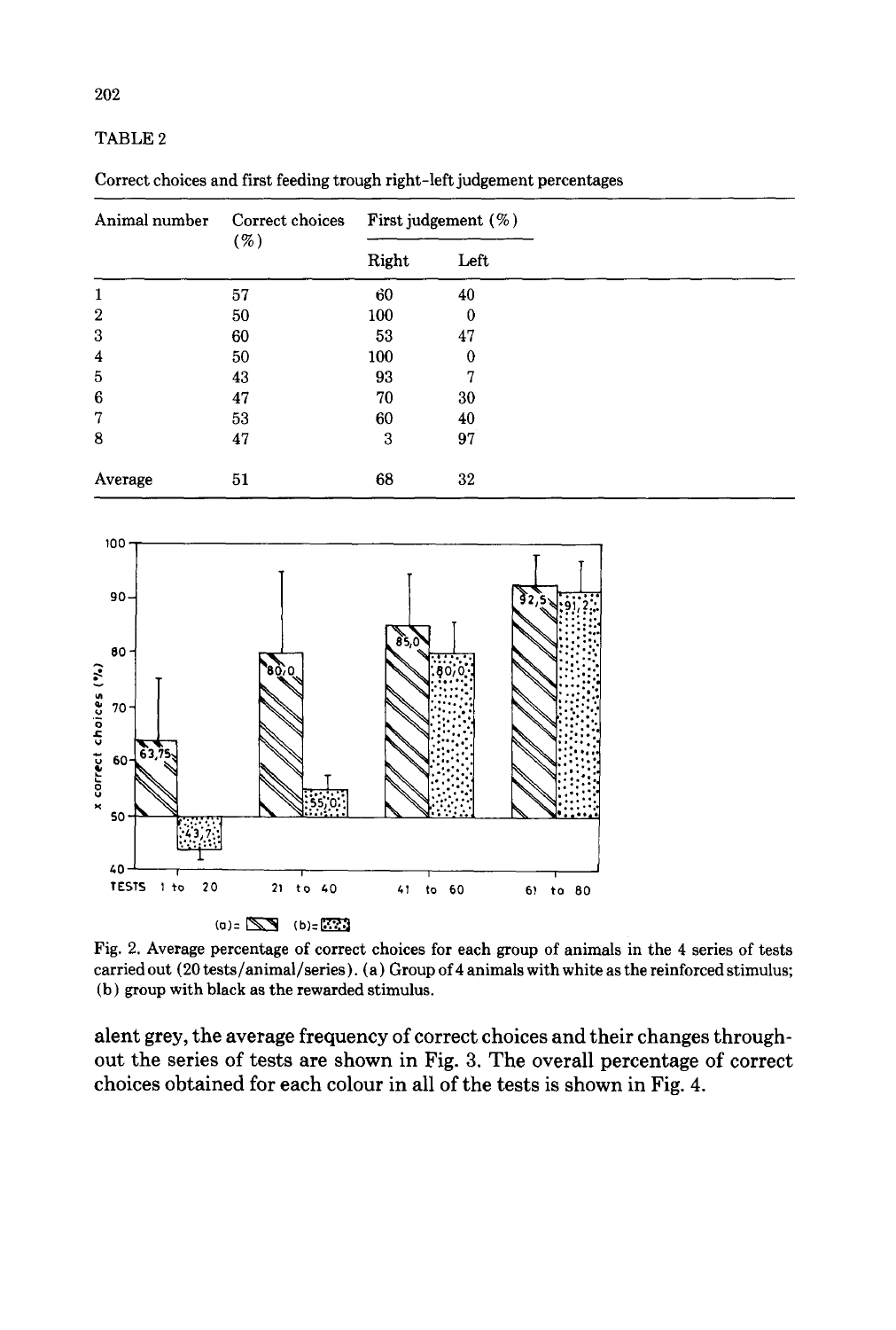





Fig. 4. Total average percentages ( $n = 640$  tests/colour) of correct choices for each of the colours studied.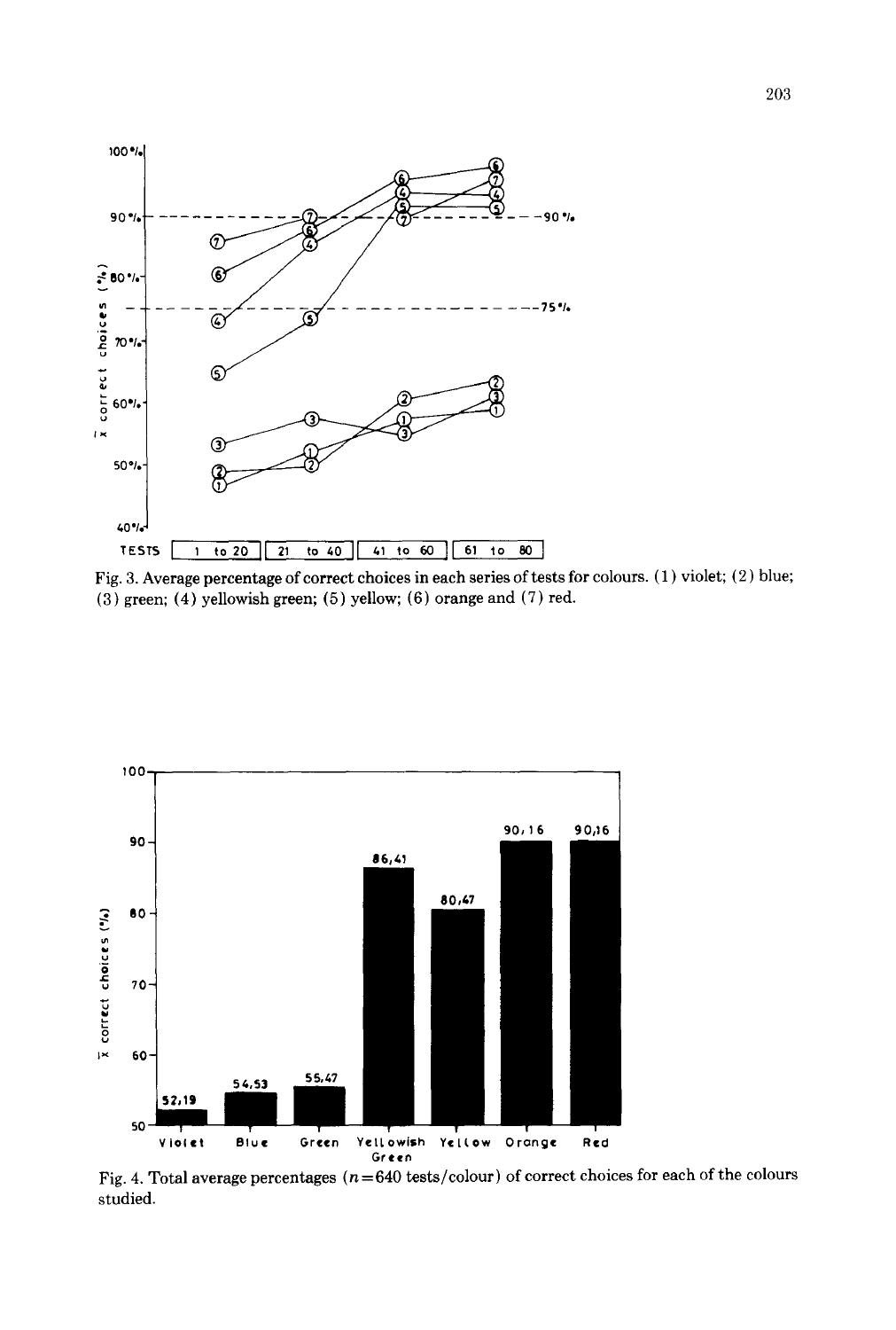# **DISCUSSION**

A fundamental part of assuring the reliability of this type of test is making sure that only the key visual stimuli situated on the feeding troughs are used to guide the animal's choice. Other types of useful information must be eliminated. Thus, possible olfactory stimuli were suppressed by impregnating the trough containing the non-reinforced stimulus with the scent of the concentrate. Visual sources of information of a different nature to those being studied were controlled by filling the trough to such a level that the animal could see the reward only when its head was vertical to the trough. Finally, in order to prevent the animal from learning the positions, the visual stimuli in further tests were placed randomly, ensuring that each stimulus was found the same number of times in the different positions, in case possible preferences for either half of the experimental area distorted the data. The results shown in Table 1 indicate that the experimental arrangement met the requirements.

Taking into consideration previous studies, (Soffie et al., 1980), as well as the particular nature of the subjects and their relationships with the handlers, the use of corporal punishment and the cutting off of access to the reward in the event of a wrong choice was discarded. Thus, the animals were able to correct the first wrong judgement, but in such a way that the barrier situated between both troughs forced them to cover a greater distance. This could constitute an incentive to accelerate the learning process.

The figures given by different authors indicative of effective discrimination among visual stimuli are  $\sim 75\%$  (Gilbert and Arave, 1986). With regard to differentiation between black and white (Fig. 2 ), these percentages were clearly surpassed by all the animals in our studies, in the last series of 20 tests. This finding demonstrates the capacity of the fighting breed to discriminate between visual stimuli with different levels of brightness or luminosity.

For those tests which focused on examining colour perception, it was necessary to study the animal's capacity to distinguish between one coloured sample and another grey one reasonably equivalent in brightness (Hawryshn, 1982 ). Therefore, in view of the average percentages of correct choice recorded in Tests 61-80 (Fig. 3 ), we could assume that the fighting breed is able to perceive all the colours used in this test. However, as already pointed out (Gilbert and Arave,  $1986$ ),  $> 75\%$  of correct choices will be necessary in order to demonstrate the possible existence of effective discrimination ability. In this case, we can conclude that the fighting breed can perceive the yellowish green, yellow, orange and red samples. The percentages of correct choices among these colours in the last series of 20 tests go far beyond the given value. The other 3 colours tested (violet, blue and green) do not reach the required level of correct choice, and indicate a question regarding these colours.

The average percentage of correct choices in all of the tests carried out (Fig. 4) may be considered as a reflection of the speed at which the animals learn to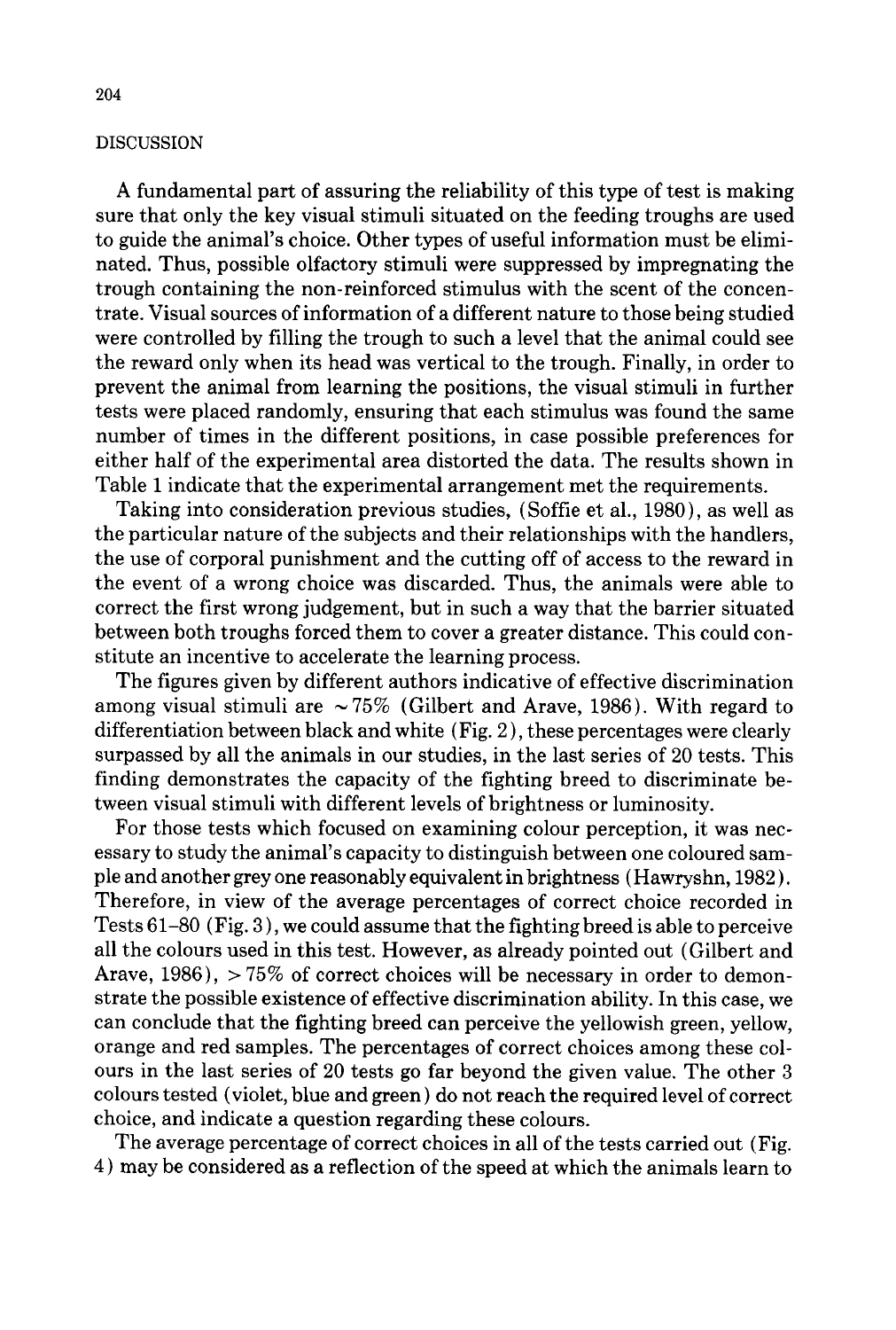distinguish between each colour in relation to its equivalent grey. Thus, the colours which are more quickly recognized would probably be those perceived with greatest clarity. The colours most easily distinguished by the fighting breed would be as follows, in decreasing order: orange; red; yellow-green; yellow. In the same way, the difficulty in perception of non-discriminated colours would increase from green to blue, reaching its maximum level with violet.

The extreme difficulty which different breeds of cattle experience in perceiving the colour blue (or any other shorter wavelength colour), is clear from other studies (Hebel and Sambraus, 1976; Softie et al., 1980; Dabrowska et al., 1981 ). However, the difficulty shown by the fighting breed in perceiving shortwavelength colours such as blue and violet is extended, and almost reaches the medium-wavelength colours. Consequently, their chromatic-vision spectrum would be different from that of other breeds. This seems to agree with histological and biochemical studies carried out on the retina of the fighting bull, which show a reduced number of cones and some of the photopigments (visual blue) closely linked to colour perception (Martin, 1976).

Although no particular agitation, restlessness, etc., were found, the possibility that the attention paid by the bull to the "muleta" (red cape) during the bullfight depends not only on movement (Stratton, 1923 ) but also on its colour (Dabrowska et al., 1981 ), must not be discarded. The fighting bull would charge with greater force against red, orange or yellow stimuli, which encourage this type of reaction (Martin, 1976), than against shades of green, blue or violet. Taking into account the above-mentioned, and presupposing that there is no difference in the physiology of vision between males and females, it can be concluded that the fighting breed perceives and differentiates perfectly those colour stimuli with long and medium wavelength (between 550 and 700 nm), but experiences considerable difficulty in perceiving short wavelength colours (between 400 and 500 nm).

#### REFERENCES

- Commission Internationale de l'Eclairage, 1931. Proc. 8th session. Cambridge University Press, Cambridge.
- Dabrowska, B., Harmata, W., Lenkiewicz, Z., Schiffer, Z. and Wojtusiak, R.J., 1981. Colour perception in cows. Behav. Processes, 6: 1-10.
- Gilbert, B.J. and Arave, C.W., 1986. Ability of cattle to distinguish among different wavelengths of light. J. Dairy Sci., 69: 825-832.
- Hawryshyn, C.W., 1982. Studies of animal color vision: comments on some important theoretical considerations. Can. J. Zool., 60: 2968-2970.
- Hebel, R. and Sambraus, H.H., 1976. Are domestic mammals colourblind? Ber. Münch. Tierärztl. Wochenschr., 89: 321-325.
- Houpt, K.A. and Wolski, T.R. (Editors) 1982. Domestic animal behavior for veterinarians and animal scientists. The Iowa State University Press. Ames, IA, U.S.A., xii + 356 pp.
- Martin, R., 1976. Fundamentos anatomofuncionales de la visión en el toro de lidia. In: Ilustre Colegio Oficial de Veterinarios de Sevilla (Editor). Tres Ciclos Sobre el Toro de Lidia. Católica Espafiola S.A. Sevilla, Spain, pp. 107-122.